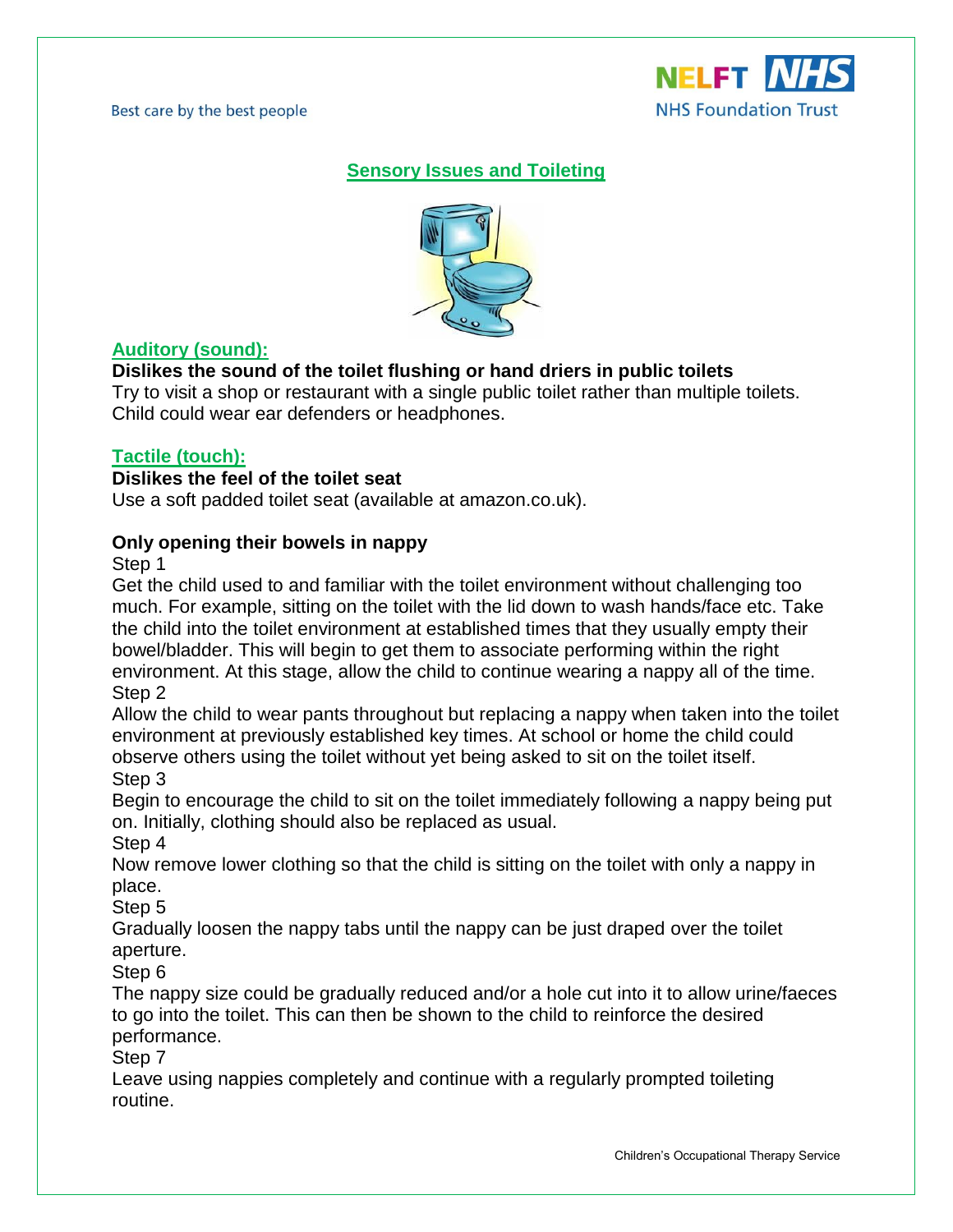Best care by the best people



## **Proprioceptive (Body awareness):**

## **Difficulty with bottom wiping**

Provide hand over hand help for wiping. Use flushable toilet wipes.

### **Olfactory (Scent):**

## **Difficulty tolerating toilet smells**

Provide the child with a handkerchief with a favoured scent e.g. olbas oil. They can use this to block out the other smells.